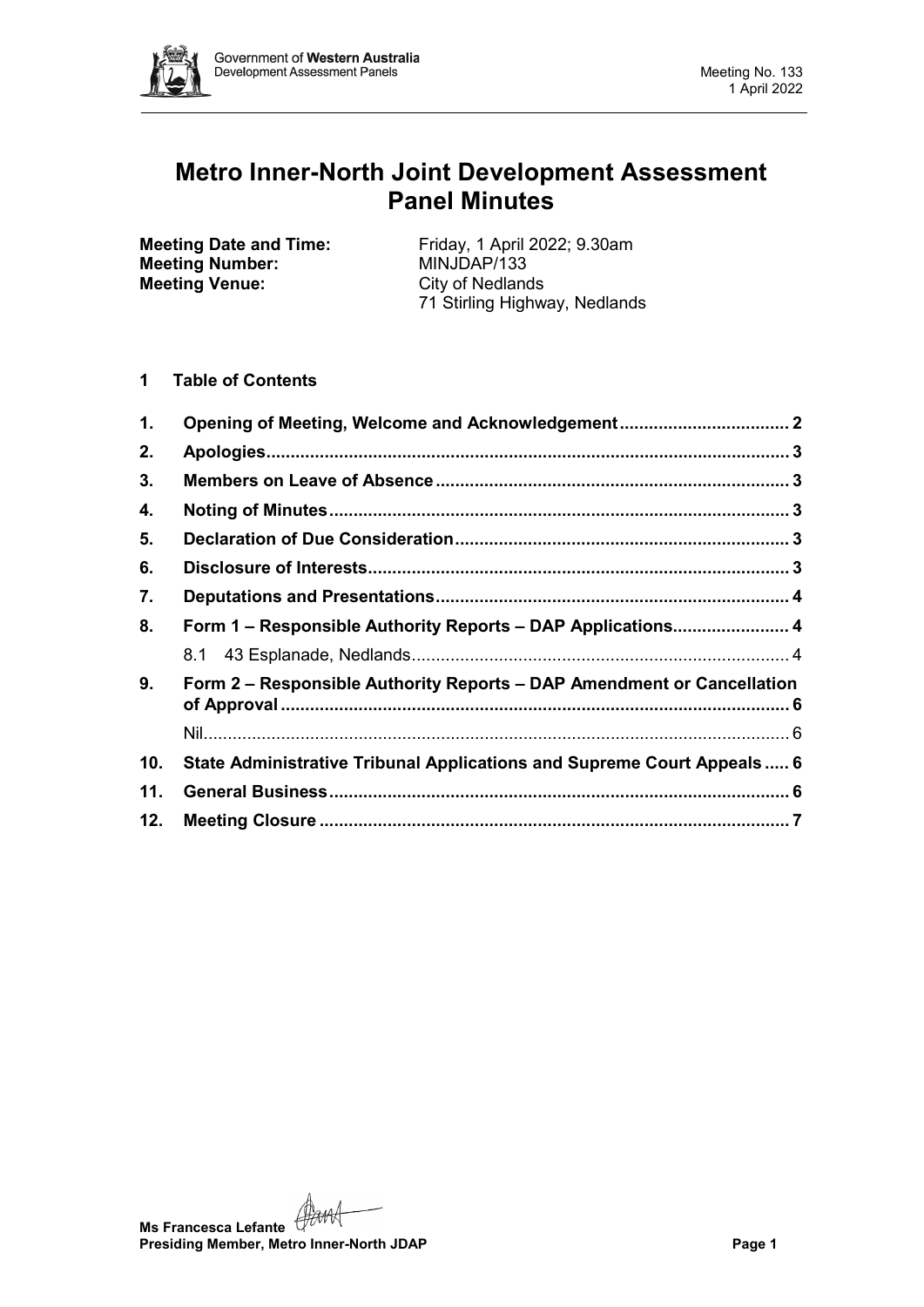

## **Attendance**

## **DAP Members**

Ms Francesca Lefante (Presiding Member) Ms Lee O'Donohue (Deputy Presiding Member) Mr John Syme (Third Specialist Member) Cr Fergus Bennett (Local Government Member, City of Nedlands) Cr Blane Brackenridge (Local Government Member, City of Nedlands)

#### **Officers in attendance**

Mr Roy Winslow (City of Nedlands) Ms Chantel Weerasekera (City of Nedlands)

## **Minute Secretary**

Ms Marissa Morskate (City of Nedlands)

## **Applicants and Submitters**

Ms Bianca Sandri (Urbanista Town Planning) Ms Kelsie Davies (Kelsie Davies Lands Architecture (KDLA)) Mr Craig Wallace (Lavan) Mr Orlando Catenacci (X-Space) Mr Ryan Djanegara (Developed Property Pty Ltd)

#### **Members of the Public / Media**

<span id="page-1-0"></span>Nil

#### **1. Opening of Meeting, Welcome and Acknowledgement**

The Presiding Member declared the meeting open at 9.32am on 1 April 2022 and acknowledged the traditional owners and paid respect to Elders past and present of the land on which the meeting was being held.

The Presiding Member announced the meeting would be run in accordance with the DAP Standing Orders 2020 under the *Planning and Development (Development Assessment Panels) Regulations 2011.*

#### **1.1 Announcements by Presiding Member**

The Presiding Member advised that in accordance with Section 5.16 of the DAP Standing Orders 2020 which states *'A person must not use any electronic, visual or audio recording device or instrument to record the proceedings of the DAP meeting unless the Presiding Member has given permission to do so.',* the meeting would not be recorded.

**Ms Francesca Lefante Presiding Member, Metro Inner-North JDAP Page 2**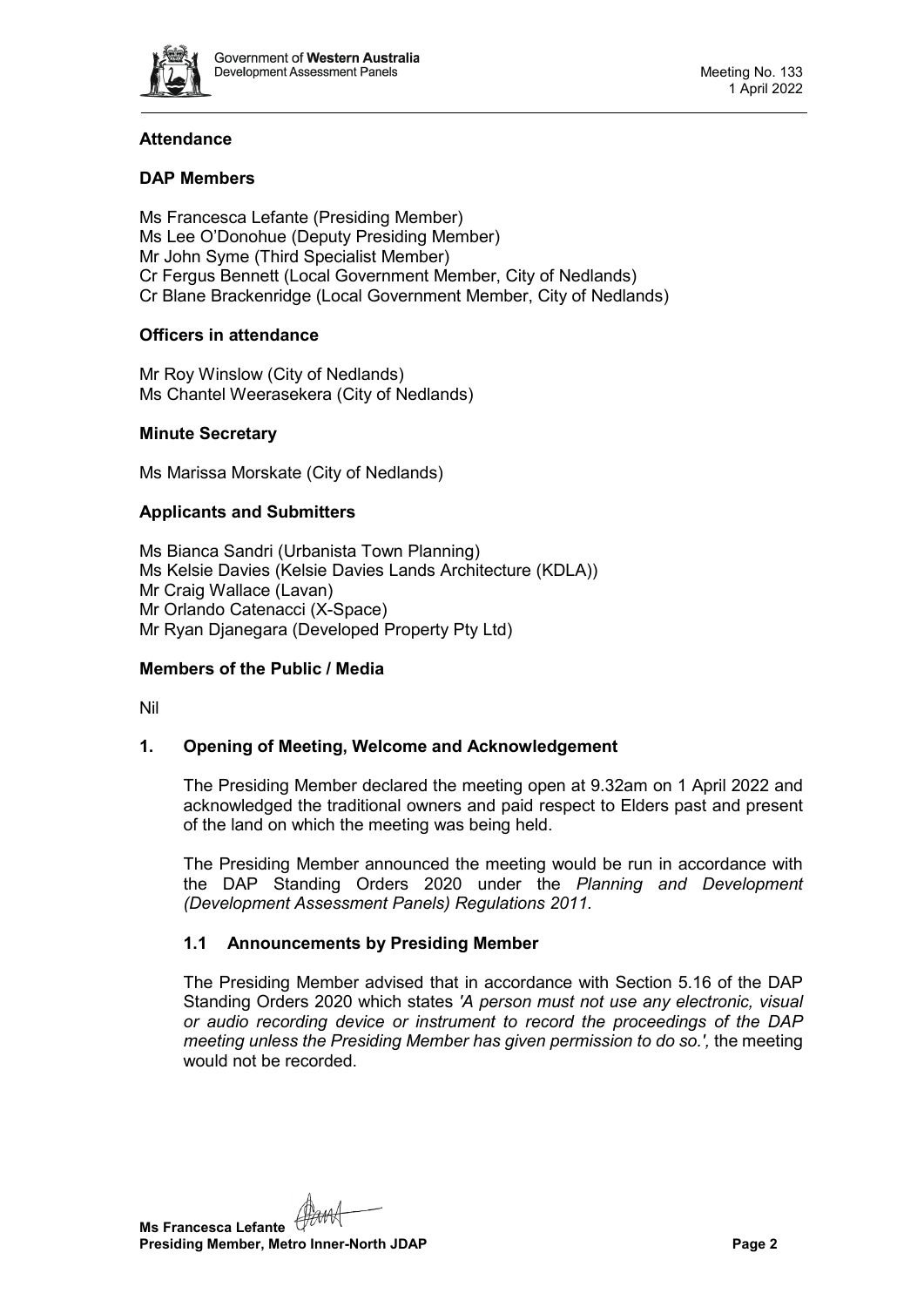

The Presiding Member announced any DAP member or presenter attending a DAP meeting must not, either orally, in writing or by any other means –

- (a) Make a statement that a local government or public sector employee is incompetent or dishonest; or
- (b) Use offensive or objectionable expressions in reference to a local government, public sector employee or other presenters.

#### <span id="page-2-0"></span>**2. Apologies**

Nil

#### <span id="page-2-1"></span>**3. Members on Leave of Absence**

Nil

#### <span id="page-2-2"></span>**4. Noting of Minutes**

DAP members noted that signed minutes of previous meetings are available on the [DAP website.](https://www.dplh.wa.gov.au/about/development-assessment-panels/daps-agendas-and-minutes)

#### <span id="page-2-3"></span>**5. Declaration of Due Consideration**

The Presiding Member noted that an addendum to the agenda was published to include details of a DAP direction for further information and responsible authority response in relation to Item 8.1, received on 28 March 2022.

All members declared that they had duly considered the documents.

#### <span id="page-2-4"></span>**6. Disclosure of Interests**

In accordance with section 2.4.9 of the DAP Code of Conduct 2017, DAP Members, Cr Fergus Bennett and Cr Blane Brackenridge, declared that they participated in a prior Council meeting in relation to the application at item 8.1. However, under section 2.1.2 of the DAP Code of Conduct 2017, Cr Bennett and Cr Brackenridge acknowledged that they are not bound by any previous decision or resolution of the local government and undertakes to exercise independent judgment in relation to any DAP application before them, which will be considered on its planning merits.

In accordance with section 6.2 and 6.3 of the DAP Standing Orders 2020, the Presiding Member determined that the members listed above, who have disclosed an Impartiality Interest, are permitted to participate in the discussion and voting on the item.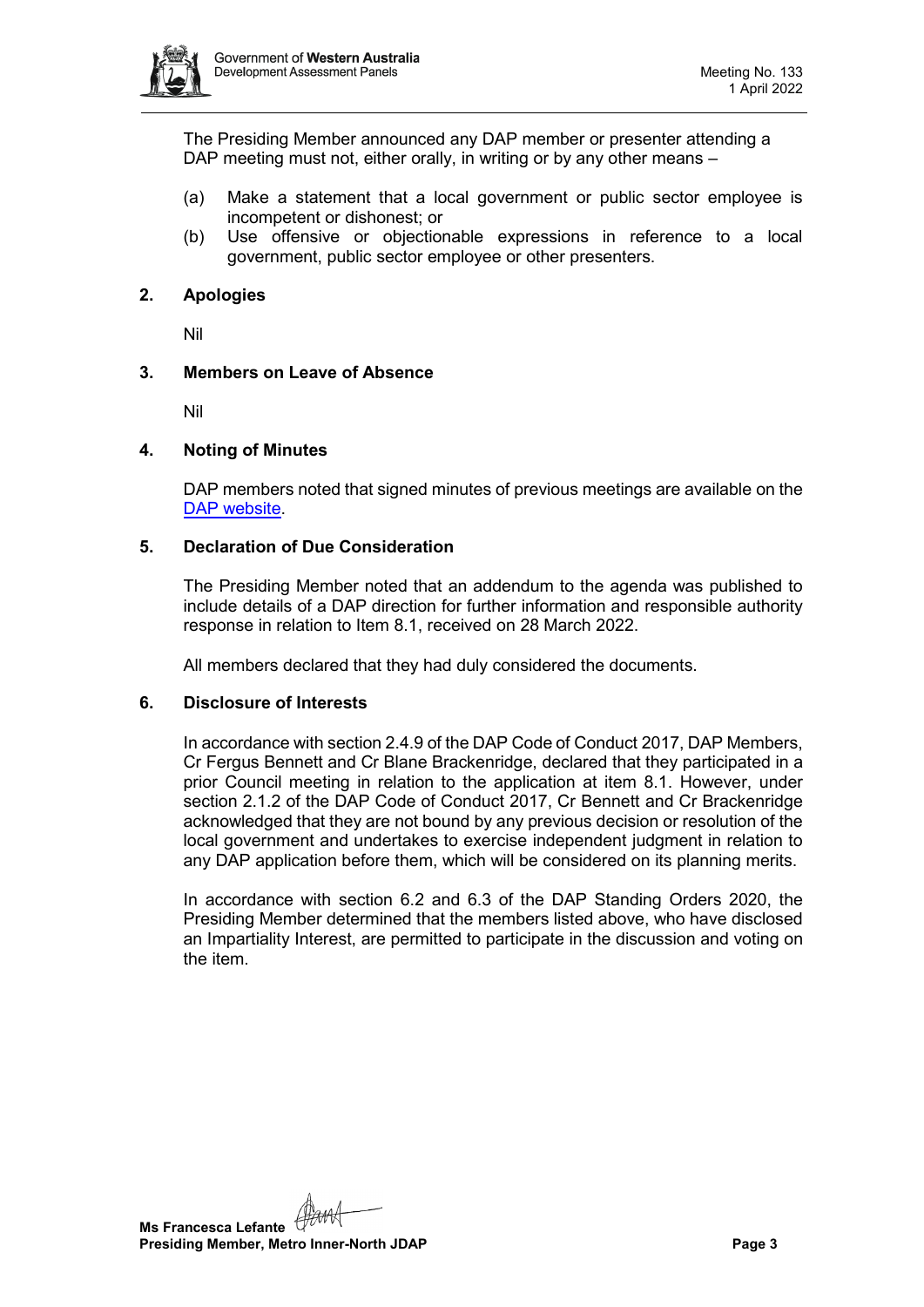

#### <span id="page-3-0"></span>**7. Deputations and Presentations**

- **7.1** Mr Ryan Djanegara (Developed Property Pty Ltd) addressed the DAP in support of the recommendation for the application at Item 8.1 and responded to questions from the panel.
- **7.2** Mr Orlando Catenacci (X-Space) addressed the DAP against the recommendation for the application at Item 8.1 and responded to questions from the panel.
- **7.3** Ms Kelsie Davies (Kelsie Davies Landscape Architecture) addressed the DAP against the recommendation for the application at Item 8.1 and responded to questions from the panel.
- **7.4** Ms Bianca Sandri (Urbanista Town Planning) addressed the DAP against the recommendation for the application at Item 8.1 and responded to questions from the panel.
- **7.5** Mr Craig Wallace (Lavan) addressed the DAP against the recommendation for the application at Item 8.1 and responded to questions from the panel.
- **7.6** The City of Nedlands Officers addressed the DAP in relation to the application at Item 8 and responded to questions from the panel.

#### <span id="page-3-1"></span>**8. Form 1 – Responsible Authority Reports – DAP Applications**

#### <span id="page-3-2"></span>**8.1 43 Esplanade, Nedlands**

| Development Description: | Mixed Use Development (Three   | Multiple |  |  |  |
|--------------------------|--------------------------------|----------|--|--|--|
|                          | Dwellings and Consulting Room) |          |  |  |  |
| Applicant:               | Urbanista Town Planning        |          |  |  |  |
| Owner:                   | SPG Capital Fund 5 Pty Ltd     |          |  |  |  |
| Responsible Authority:   | <b>City of Nedlands</b>        |          |  |  |  |
| DAP File No:             | DAP/21/02136                   |          |  |  |  |

#### **REPORT RECOMMENDATION**

**Moved by:** Cr Blane Brackenridge **Seconded by:** Cr Fergus Bennett

It is recommended that the Metro Inner-North Joint Development Assessment Panel resolves to:

**Refuse** DAP Application reference DAP/21/02136 and accompanying plans dated 25 February 2022 in accordance with Clause 68 of Schedule 2 (Deemed Provisions) of the *Planning and Development (Local Planning Schemes) Regulations 2015*, and the provisions of City of Nedlands Local Planning Scheme No. 3, for the following reasons:

**Ms Francesca Lefante Presiding Member, Metro Inner-North JDAP Page 4**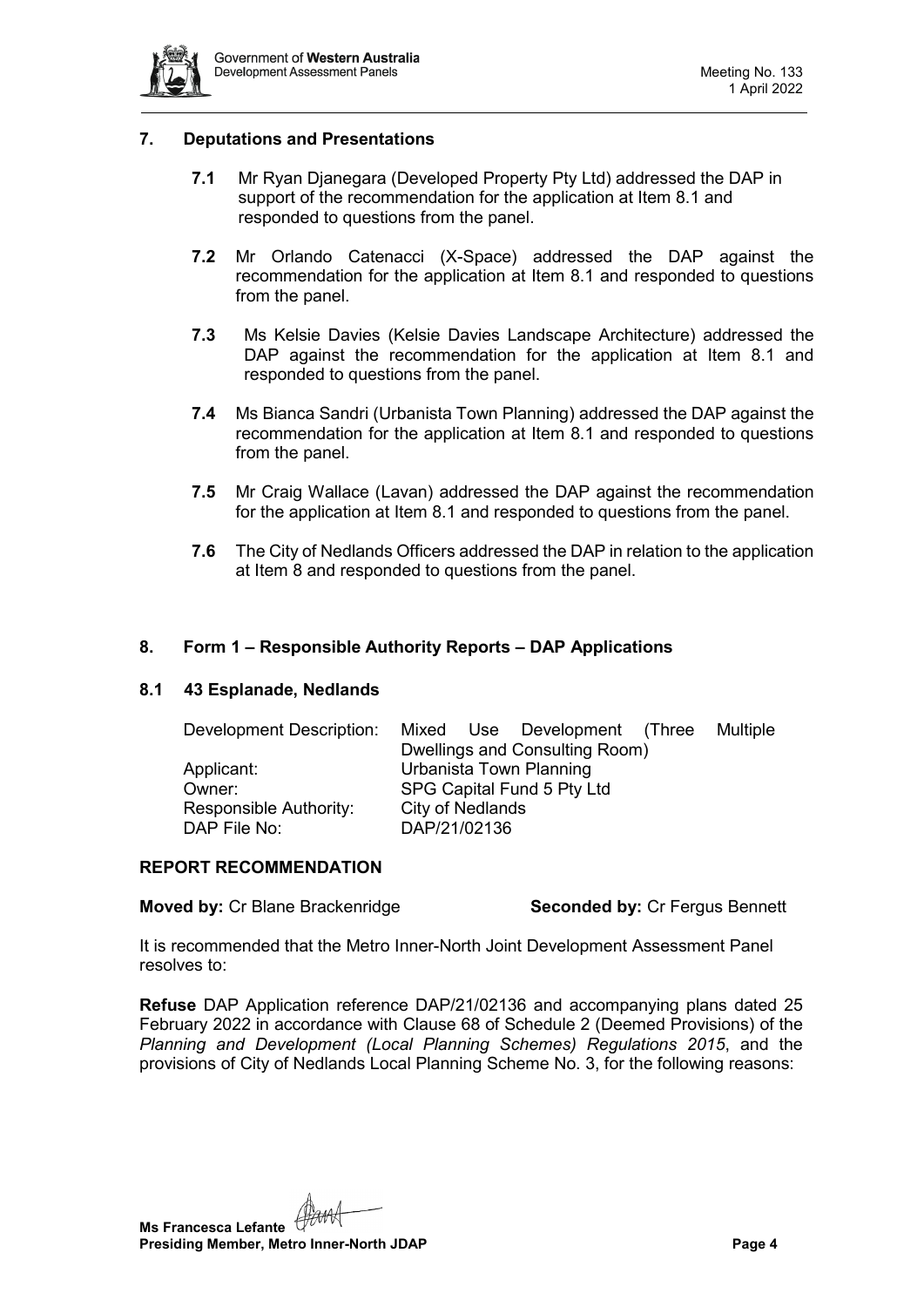

#### **Reasons**

- 1. The proposed bulk and scale of the development is inconsistent with the existing context and intended future character of the local area. The height of the proposal would alter future built form and character beyond that contemplated by the current density coding, thereby setting the built form of future development prior to implementation of a strategy or desired controls.
- 2. The development does not provide any transition to the adjoining R40 coding in relation to height, setbacks, bulk, nor building separation.
- 3. The proposal is not of a high-quality design outcome, to justify the height and bulk proposed. The building is not cohesively designed so that all façades present the same level of architectural detail as the street elevation. Further, the amenity of the apartments is compromised by a reliance on screening and minor openings, and an undesirable outlook to the car parking garage.
- 4. The overprovision of car parking, and the design of the car parking space, results in a detrimental impact on the quality of the deep soil areas and the amenity of the apartments. The application proposes car parking in a semi-detached, boundaryto-boundary garage, which is not integrated into the design nor finished to the same standard as the rest of the building. The garage is not adequately designed or landscaped to provide an appealing visual outlook when viewed from the dwellings.
- 5. The deep soil and landscape design does not compliment the proposed built form and site planning. The location of the parking garage compromises the quality of the rear deep soil zone and limits the ability for the deep soil to be integrated into the building and throughout the site. Were the car parking provision to be decreased, this would allow for better integration of the existing Norfolk Pine and landscaping design throughout the whole site and may present an opportunity to retain further existing trees on site.

#### **The Report Recommendation was put and CARRIED (3/2).**

- For: Ms Francesca Lefante Cr Blane Brackenridge Cr Fergus Bennett
- Against: Ms Lee O'Donohue Mr John Syme

**REASON:** The majority of panel members were of the opinion that the proposal is not considered to satisfy the planning framework, with the overall building height, bulk and scale being inconsistent with the character and context of the site, including the scale and configuration top floor and interface with the adjoining lower zoned site. The panel remained concerned regarding the location of rear courtyard not being accessible directly from habitable areas. Due consideration was given to the objective of the R-Codes, location, design comments, and building interface. On balance the proposal was not supported as the proposal including the reasons as given in the RAR.

**Ms Francesca Lefante Presiding Member, Metro Inner-North JDAP Page 5**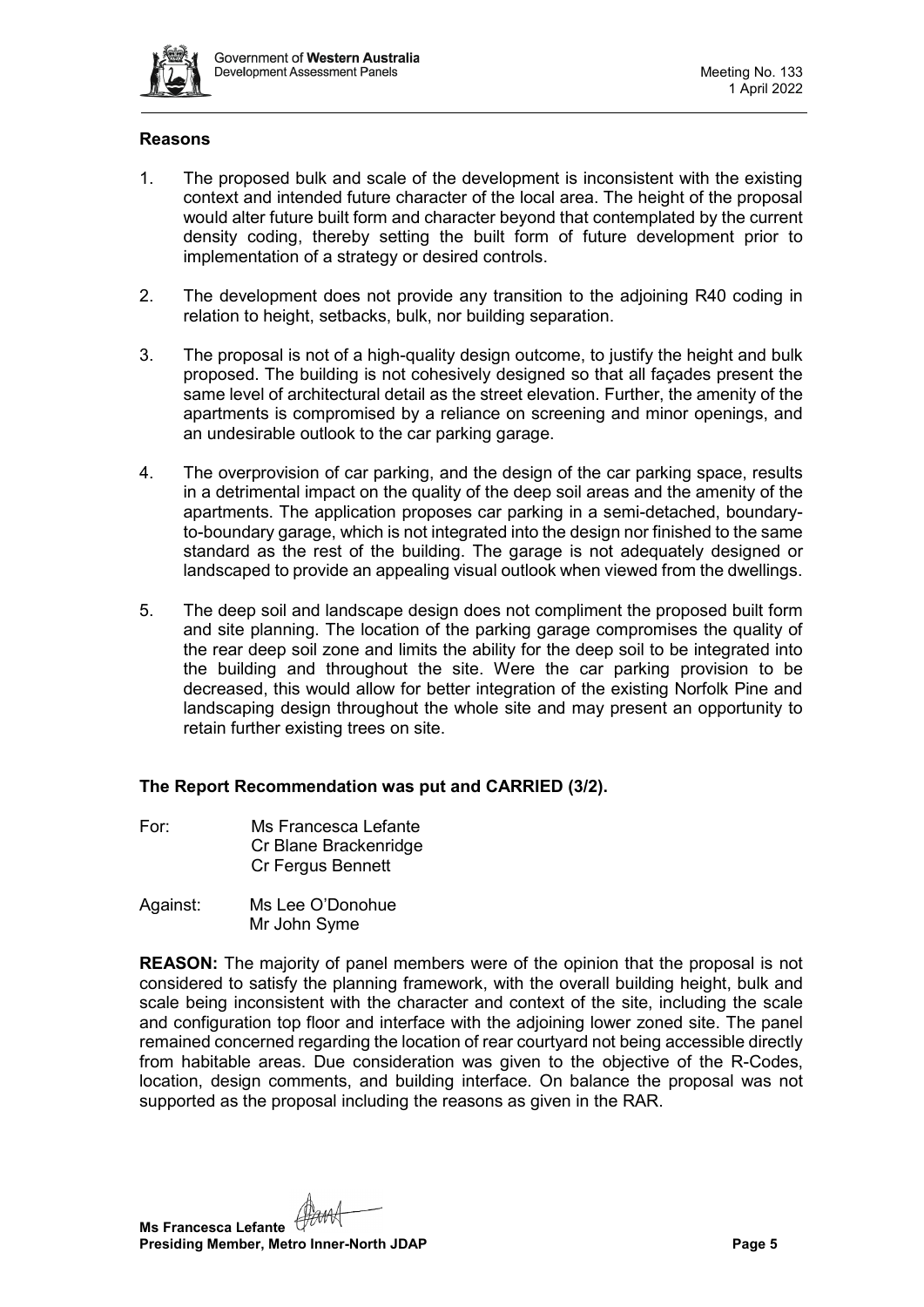

#### <span id="page-5-0"></span>**9. Form 2 – Responsible Authority Reports – DAP Amendment or Cancellation of Approval**

Nil

## <span id="page-5-2"></span><span id="page-5-1"></span>**10. State Administrative Tribunal Applications and Supreme Court Appeals**

The Presiding Member noted the following SAT Applications -

| <b>Current SAT Applications</b>    |                               |                                                                                                                                            |                                                                  |                       |  |  |  |  |  |
|------------------------------------|-------------------------------|--------------------------------------------------------------------------------------------------------------------------------------------|------------------------------------------------------------------|-----------------------|--|--|--|--|--|
| File No. &<br><b>SAT</b><br>DR No. | <b>LG Name</b>                | <b>Property Location   Application</b>                                                                                                     | <b>Description</b>                                               | <b>Date</b><br>Lodged |  |  |  |  |  |
| DAP/19/01651<br>DR160/2020         | City<br>of<br>Nedlands        | Lot 1 (80) Stirling<br>Highway, Lots 21-<br>23(2, 486)<br>Florence Road and<br>Lots 33 & 33 (9&7)<br>Street,<br>Stanley<br><b>Nedlands</b> | <b>Shopping Centre</b>                                           | 21/07/2020            |  |  |  |  |  |
| DAP/21/02050<br>DR21/1245          | City<br>of<br>Stirling        | $\overline{\textbf{3}}$<br>(No.27)<br>Lot<br>Pimlott Street & Lot  <br>4 (No.1) Greenacre<br>Street, Dianella                              | Child<br>Care<br><b>Premises</b>                                 | 21/12/2021            |  |  |  |  |  |
| DAP/21/02084<br>DR9/2022           | of<br>City<br><b>Nedlands</b> | (99)<br>541<br>Lot<br>Broadway,<br><b>Nedlands</b>                                                                                         | Mixed<br>use<br>development<br>comprising 21 units<br>and a cafe | 14/01/2022            |  |  |  |  |  |

The Presiding Member noted the following Supreme Court Appeals -

| <b>Current Supreme Court Appeals</b> |             |                          |                           |             |  |  |  |  |  |
|--------------------------------------|-------------|--------------------------|---------------------------|-------------|--|--|--|--|--|
| File No.                             | LG          | <b>Property Location</b> | <b>Application</b>        | <b>Date</b> |  |  |  |  |  |
|                                      | <b>Name</b> |                          | <b>Description</b>        | Lodged      |  |  |  |  |  |
| DAP/20/01884                         | City of     | Lot 100 Field            | 24 multiple dwellings     | 11          |  |  |  |  |  |
| CIV 1791 of                          | Stirling    | Street, Mount            | and six (6) grouped       | February    |  |  |  |  |  |
| 2021                                 |             | Lawley                   | dwellings                 | 2021        |  |  |  |  |  |
|                                      |             |                          |                           |             |  |  |  |  |  |
| DAP/19/01722                         | City of     | Lot 1 (331) West         | Mixed Use                 | 3           |  |  |  |  |  |
| CIV 2311 of                          | Stirling    | Coast Drive, Trigg       | Development - Six         | December    |  |  |  |  |  |
| 2021                                 |             |                          | (6) Multiple Dwellings    | 2021        |  |  |  |  |  |
|                                      |             |                          | and One (1)               |             |  |  |  |  |  |
|                                      |             |                          | <b>Commercial Tenancy</b> |             |  |  |  |  |  |

#### <span id="page-5-3"></span>**11. General Business**

The Presiding Member announced that in accordance with Section 7.3 of the DAP Standing Orders 2020 only the Presiding Member may publicly comment on the operations or determinations of a DAP and other DAP members should not be approached to make comment.